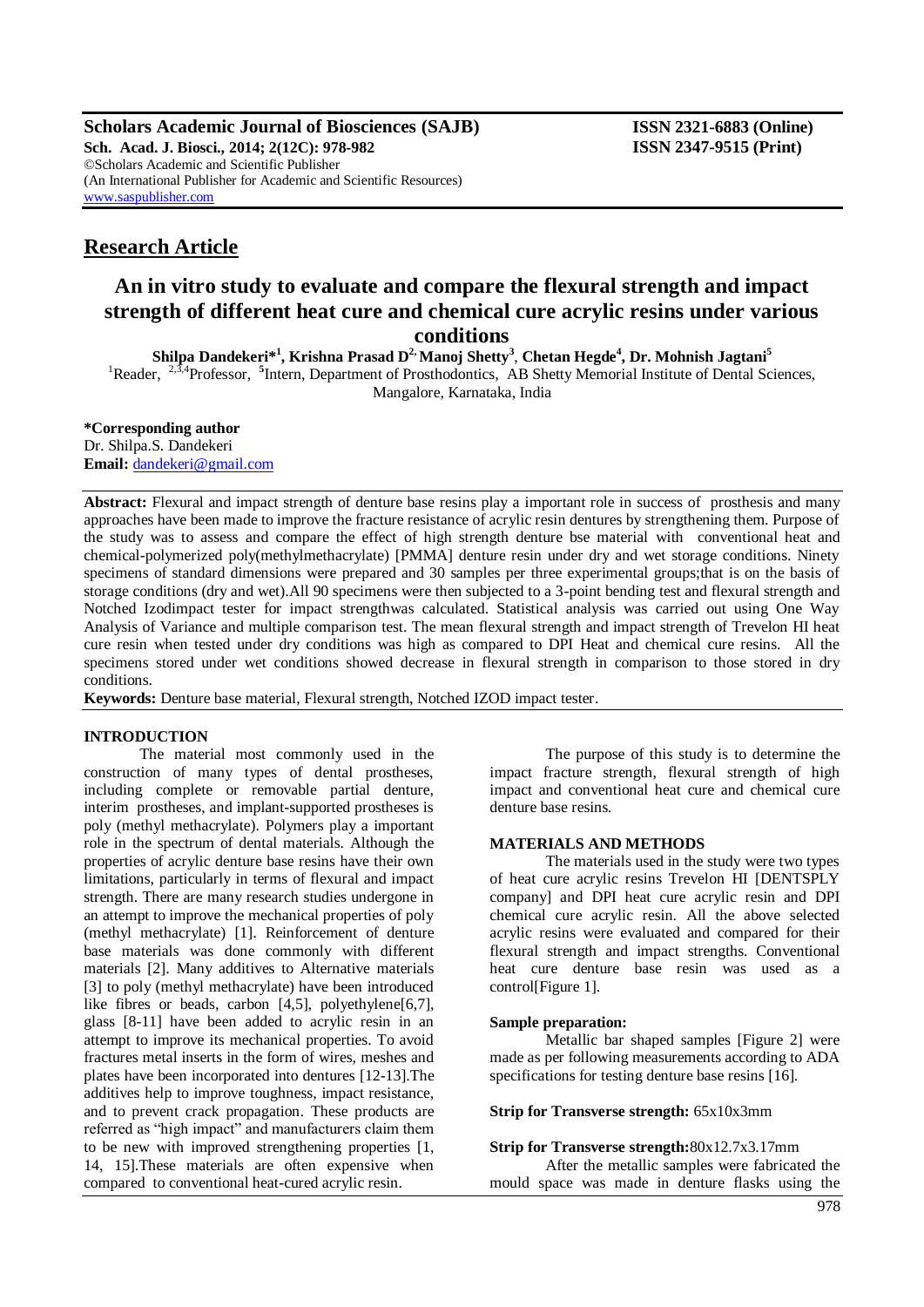compression molding technique. Small amount of wax (Modeling Wax, Hindustan Dental Products, Hyderabad India Ltd.) was filled into both ends of the metal strip to facilitate its removal. A thin layer of petroleum jelly (Bioline®) was applied on the strips and was invested in the denture flask, embedding half of the thickness of the strip into plaster investment. After the plaster set, a coat of separating media was applied. The second pour was made with dental plaster and the flask was held in compression till the final set of dental plaster. After the material set completely the flask was opened and the preformed strips were retrieved from the plaster[Figure 3&4]. Later the steps that followed were similar to one used for processing conventional complete denture.

Following measurements were used for DPI Heat Cure Polymer (P:M ratio of 15 g: 5 ml), DPI Chemical Cure polymer (P:M ratio of 15 g: 5 ml ), Trevelon HI Heat Cure Polymer (P:M ratio of 15 g: 5 ml) was taken in, manipulated and packed into the mold in dough stage. Care was taken to avoid porosities due to entrapment of air bubbles. Trial closure was performed. Curing was done using a short curing cycle where the temperature was slowly raised to 73<sup>o</sup>C and held for 90 min followed by boiling at 100°C for 30 min. Test samples were labelled on each end before testing as A  $_{HC}$ , B  $_{HC}$ ....E  $_{HC}$  for DPI heat cure conventional resin, A  $_{\text{CC}}$ , B  $_{\text{CC}}$ ....E  $_{\text{CC}}$  for DPI chemical cure conventional resin, A  $_{\text{T-HI}}$ , B  $_{\text{T-HI}}$ .....E  $_{\text{T-HI}}$  for Trevelon HI heat cure resin so that the fractured pieces could be reunited[Figure 5]. 90 resin samples were prepared.

#### **Finishing and polishing of samples**

After investing the samples were retrieved, finished with sandpaper and polished with felt cone in slow speed. Minimal finishing and polishing was required and care was taken to maintain low heat during the procedure. Now The samples were divided into three groups i.e.

**Group 1** and **Group 2 Group 3** -:

**Group 1** consisted of specimens to be tested in dry conditions.

**Group2** consisted of specimens to be tested after immersing it in distilled water at  $37^{\circ}$  C for a week.

**Group 3** consisted of specimens to be tested after immersing it in artificial salivary substitute at  $37^{\circ}$ C.

The testing for flexural strength was done using Three-point bend test on Universal Instron testing machine while impact strength was tested using IZOD Impact tester.

#### **a) Evaluation of Flexural Strength**

The specimens were tested for flexural strength with a 3-point-bending test using INSTRON universal testing machine[Figure 6] at a crosshead speed of 2 mm/min and span length of 50 mm. The load was applied centrally on the bar specimen until fracture occurred. The amount of deflection and the load at fracture were noted.

The flexural strength was calculated using the formula:

Flexural strength = 
$$
3/2 \times pl/bd^2
$$

Where

- p is the peak load
- l is the span length
- b is the sample width and
- d is the sample thickness

#### **b) Evaluation of impact strength**

For impact testing the samples were tested using a Notched IZOD impact tester [Figure 7] . The specimens were clamped at one end and a swinging pendulum of 0.5 J was used to break the unnotched specimens. The absorbed energy by the specimen was noted.

The impact strength was calculated using the formula: Impact strength  $=$  E / b x d

where

E - is the absorbed energy

b - is the sample width and

d - is the sample thickness

The values for comparison of flexural and impact strength of various heat cure resins and chemical cure resins was evaluated using One Way Analysis of Variance and multiple comparison test was done.

#### **RESULTS**

Table-1 shows the mean impact strength of the three materials tested and the strength values are highest for Trevelon HI heat cure resin when tested under dry conditions[Figure 8].

Table-2show the mean flexural strength of the three materials tested and the strength values are highest for Trevelon HI heat cure resin when tested under dry conditions[Figure 9].



**Fig-1: Different types of Acrylic resins**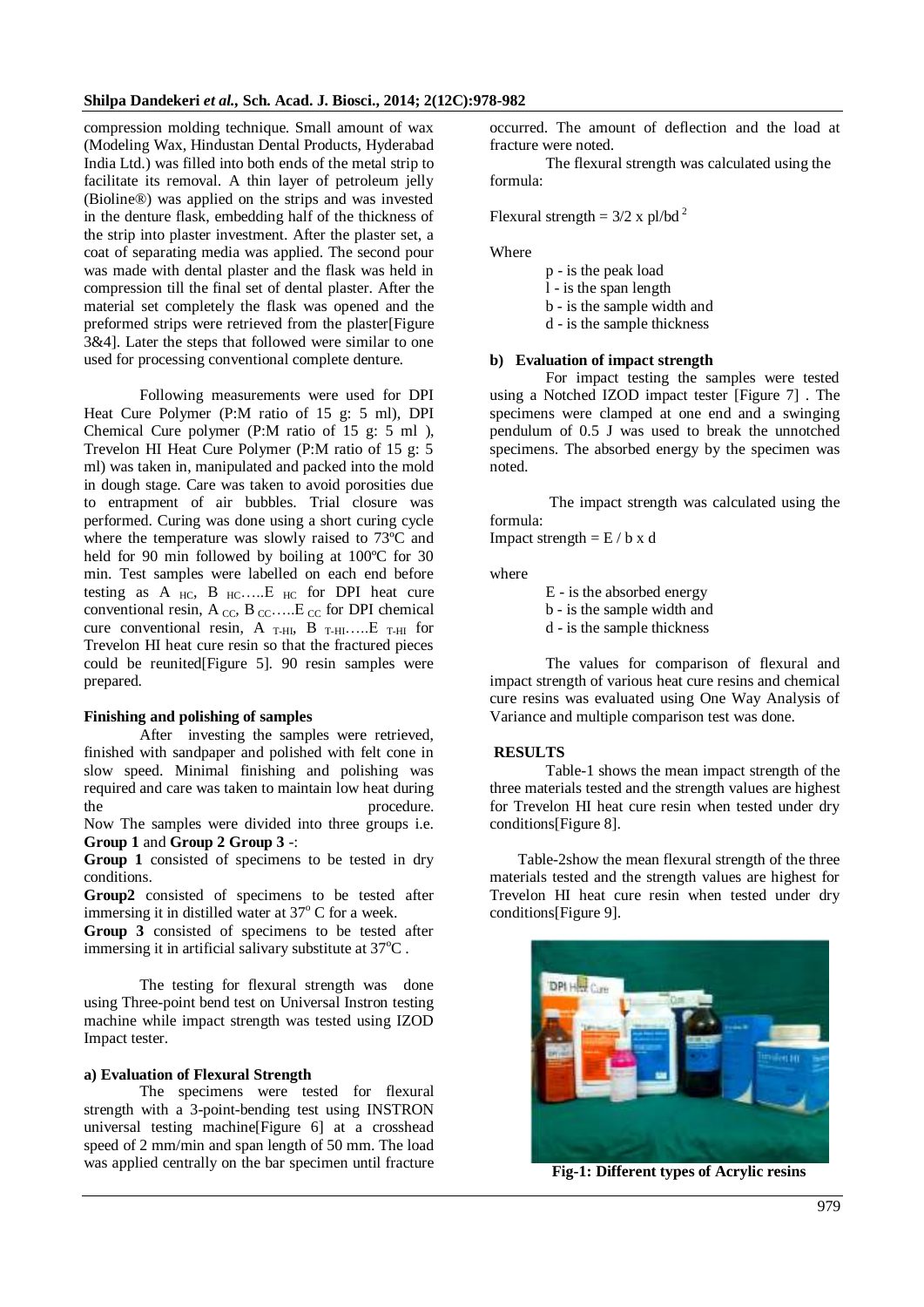

**Fig-2: Metallic Bar samples**



**Fig-3: Preparation of mould space**



**Fig-4: Mould space**



**Fig-5: Acrylic resin samples**



**Fig-6: Three point bend test**

![](_page_2_Picture_11.jpeg)

**Fig-7 : Notched IZOD Impact Tester**

![](_page_2_Figure_13.jpeg)

**Fig-8: Graph depicting mean Impact strength in different mediums**

![](_page_2_Figure_15.jpeg)

**Fig-9: Graph depicting mean Flexural strength in different mediums**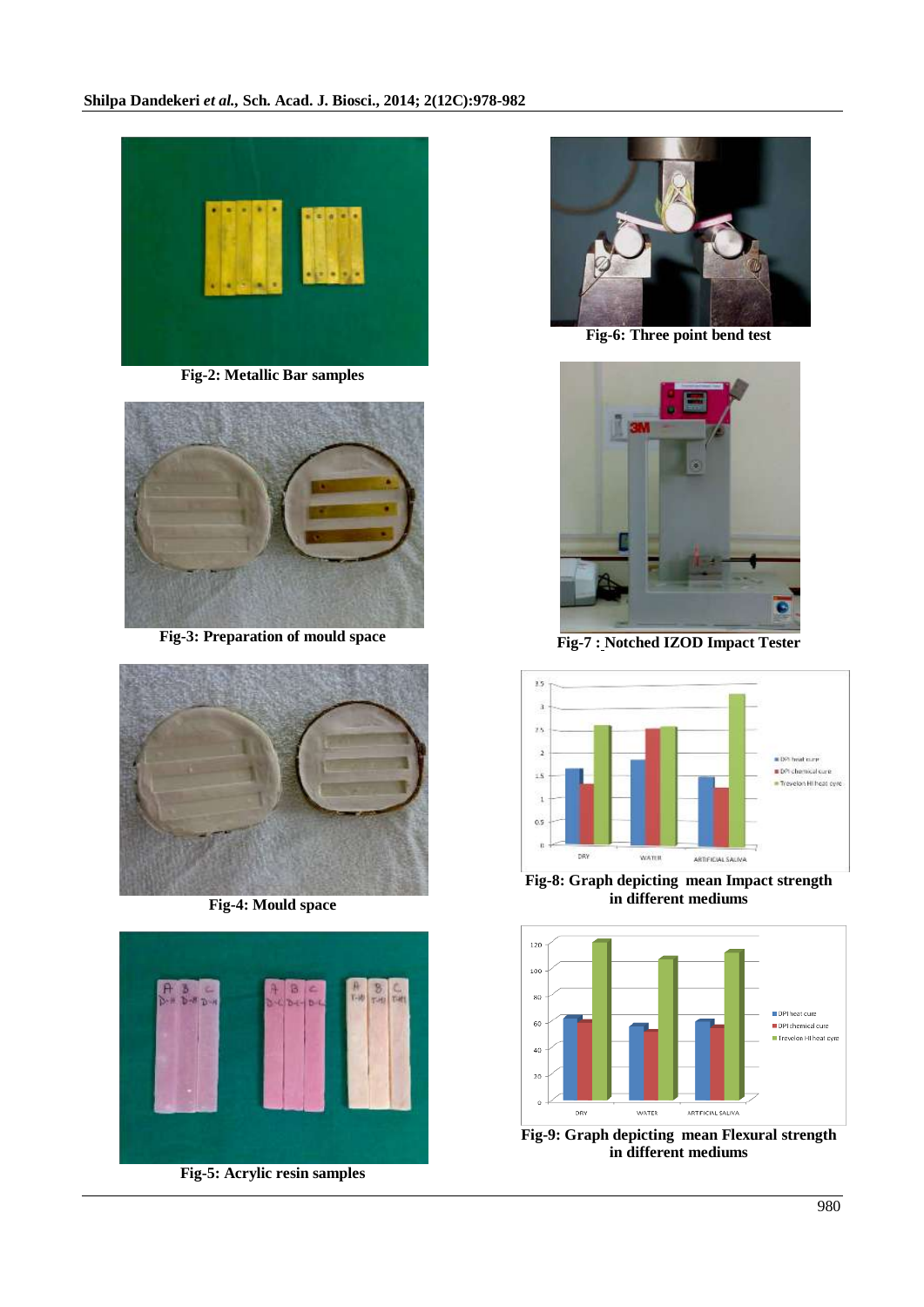| Table-1: Mean impact strengths (KJ/m ) or samples |                 |                 |                   |  |
|---------------------------------------------------|-----------------|-----------------|-------------------|--|
| Materials                                         | DRY             | <b>WATER</b>    | ARTIFICIAL SALIVA |  |
| DPI heat cure                                     | $1.66 \pm 0.60$ | $1.85 \pm 1.4$  | $1.48 \pm 0.03$   |  |
| DPI chemical cure                                 | $1.32 \pm 0.36$ | $2.52 \pm 1.14$ | $1.25 \pm 0.28$   |  |
| Trevelon HI heat cyre                             | $2.60 \pm 0.35$ | $2.56 \pm 0.31$ | $3.23 \pm 0.23$   |  |

| Table-2: Mean flexural strengths (MPa) of samples |                   |                   |                   |  |  |
|---------------------------------------------------|-------------------|-------------------|-------------------|--|--|
| Materials                                         | <b>DRY</b>        | <b>WATER</b>      | ARTIFICIAL SALIVA |  |  |
| DPI heat cure                                     | $62.05 \pm 2.16$  | $55.87 \pm 3.07$  | $59.29 \pm 1.08$  |  |  |
| DPI chemical cure                                 | $58.45 \pm 2.59$  | $51.43 \pm 1.67$  | $54.67 \pm 1.7$   |  |  |
| Trevelon HI heat cyre                             | $119.53 \pm 2.45$ | $106.96 \pm 3.16$ | $111.63 \pm 1.87$ |  |  |

### **Table-2: Mean flexural strengths (MPa) of samples**

#### **DISCUSSION**

In removable prosthodontics fracture of acrylic resins is anunre solved problem despite of numerous attempts made to rectify its causes. Upper denture fracture is more common with a ratio of 2:1 as compared to the lower dentures. Two types of failures are commonly analyzed with respect to fracture they are: (1) outside the mouth, caused by impact forces, i.e., a high stress rate and (2) inside the mouth, usually in function, which is probably a fatigue phenomenon, i.e., low and repetitive stress rate. Inside the mouth, generally repetitive stress like flexural stress occurs most commonly over a period of time. This type of fracture is typically seen in midline of maxillary than in mandibular dentures. Acrylic resins have shown to flex in function to a much greater degree than would be expected [15, 17]. Therefore to overcome such disastrous eventualities many modifications in the conventional denture base resin to improve its strength were introduced [7-10].

Many such attempt led to modification of the acrylic resins includes plasticization, copolymerization, cross linking and reinforcement to improve the specific properties of the polymer[8]. One such attempt led to the chemical modification of acrylic resin through the incorporation of rubber in the form of butadiene styrene has been successful in terms of improving the impact strength [18, 19]. However, the incorporation of rubber has not been entirely successful in that it can have detrimental effects on the modulus of elasticity and hence the rigidity of the denture base. Various mechanical tests are done to test the fracture resistance, the common among them are the flexural strength and impact strength. This study compared the impact and transverse strengths of `high strength' denture base acrylic resin with a conventional heat-cured and chemical cured acrylic resin. The sample obtained in this study are similar to one adopted by Jhon J *et aI*  [20], but here metal strips are used instead of wax pattern, and the strips are directly invested with dental stone to prevent any processing errors[15].

### **Transverse bend test**

The transverse (flexural strength) of a material is a measure of stiffness and resistance to fracture[14]. Flexural strength tests were undertaken as these were considered relevant to the loading characteristics of a denture base in a clinical situation. Sample dimensions were taken as per ADA specification No 12[16] where in a three point bend test was carried out using Instron universal testing machine with predictability. Reinforced resins require higher forces to fracture them and hence have better transverse strength.

# **Impact Strength**

There are basically two types of tests for impact strength that is Charpy and Izod tests. Here a Izod impact tester is utilized .Impact tests are influenced by loading conditions and specimen geometry, such as the dimensions of the sample and the presence and configuration of notches and hence can give different values[14, 15].

Flexural strength was tested to get an understanding of how denture base resins hold up under function. There were significant differences in the acrylic resin denture base materials tested. Trevelon HI heat cure resin material has higher impact strength and flexural strength, compared to DPI heat cure acrylic resin and DPI chemical cure acrylic resin. But on the other hand, statistically, there was no significant difference in impact strength as well as flexural strength of DPI heat cure acrylic resin and DPI chemical cure acrylic resin. These higher properties are indicative of the needed strength and durability of resins used for denture prostheses.

It was noted that when these specimens were stored in water for a week the strength decreases as they release residual monomer during immersion for a week. This would cause them to become more brittle and accentuate the difference between the conventional resins and the high impact denture base resins.Clinically a resin material exhibiting a lower flexural strength may be more prone to fracture during function as a denture base, than would a resin with higher flexural strength. This potential for fracture may increase due to water